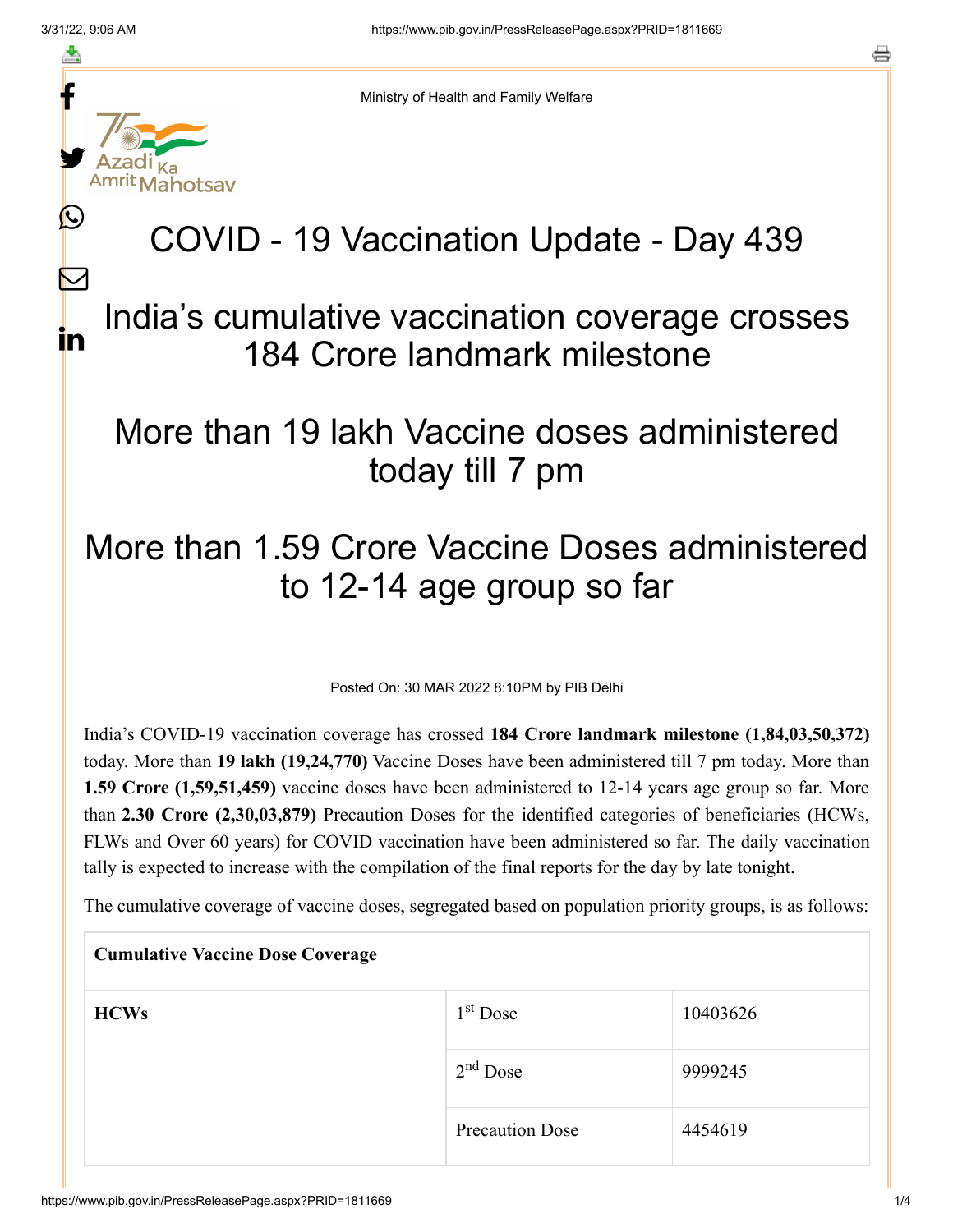| <b>FLWs</b><br>f |                                              | $1st$ Dose             | 18413124   |
|------------------|----------------------------------------------|------------------------|------------|
|                  |                                              | $2nd$ Dose             | 17508356   |
| $\bf \Omega$     |                                              | <b>Precaution Dose</b> | 6856928    |
|                  | Age Group 12-14 years                        | $1st$ Dose             | 15951459   |
|                  | Age Group 15-18 years                        | $1st$ Dose             | 57099438   |
| in               |                                              | $2nd$ Dose             | 37914001   |
|                  | Age Group 18-44 years                        | $1st$ Dose             | 554538792  |
|                  |                                              | $2nd$ Dose             | 465463422  |
|                  | Age Group 45-59 years                        | 1 <sup>st</sup> Dose   | 202735694  |
|                  |                                              | $2nd$ Dose             | 185219924  |
|                  | Over 60 years                                | $1st$ Dose             | 126728003  |
|                  |                                              | $2nd$ Dose             | 115371409  |
|                  |                                              | <b>Precaution Dose</b> | 11692332   |
|                  | Cumulative 1 <sup>st</sup> dose administered |                        | 985870136  |
|                  | Cumulative 2 <sup>nd</sup> dose administered |                        | 831476357  |
|                  | <b>Precaution Dose</b>                       |                        | 23003879   |
|                  | <b>Total</b>                                 |                        | 1840350372 |

Today's achievement in the vaccination exercise, segregated by population priority groups, is as follows:

Date: 30<sup>th</sup> March, 2022 (439<sup>th</sup> Day)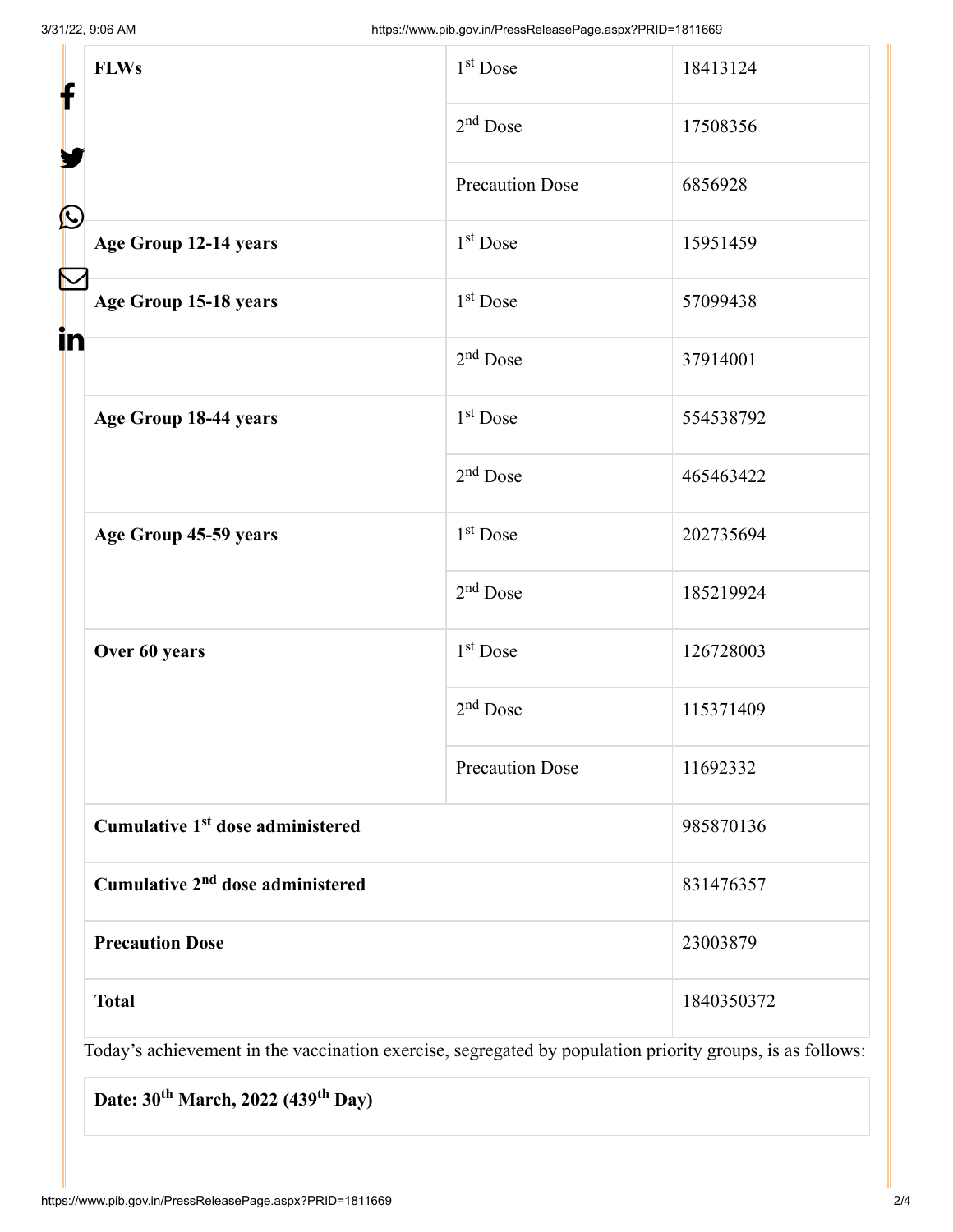| f            | <b>HCWs</b>                                  | $1st$ Dose             | 34     |
|--------------|----------------------------------------------|------------------------|--------|
|              |                                              | $2nd$ Dose             | 864    |
| $\bf \Omega$ |                                              | <b>Precaution Dose</b> | 9080   |
|              | <b>FLWs</b>                                  | $1st$ Dose             | 68     |
| in           |                                              | $2nd$ Dose             | 1901   |
|              |                                              | <b>Precaution Dose</b> | 16807  |
|              | Age Group 12-14 years                        | $1st$ Dose             | 821019 |
|              | Age Group 15-18 years                        | $1st$ Dose             | 66037  |
|              |                                              | $2nd$ Dose             | 169185 |
|              | Age Group 18-44 years                        | $1st$ Dose             | 61446  |
|              |                                              | $2nd$ Dose             | 481857 |
|              | Age Group 45-59 years                        | $1st$ Dose             | 10698  |
|              |                                              | $2nd$ Dose             | 110151 |
|              | Over 60 years                                | 1 <sup>st</sup> Dose   | 7723   |
|              |                                              | $2nd$ Dose             | 67285  |
|              |                                              | <b>Precaution Dose</b> | 100615 |
|              | Cumulative 1 <sup>st</sup> dose administered |                        | 967025 |
|              | Cumulative 2 <sup>nd</sup> dose administered |                        | 831243 |
|              | <b>Precaution Dose</b>                       |                        | 126502 |